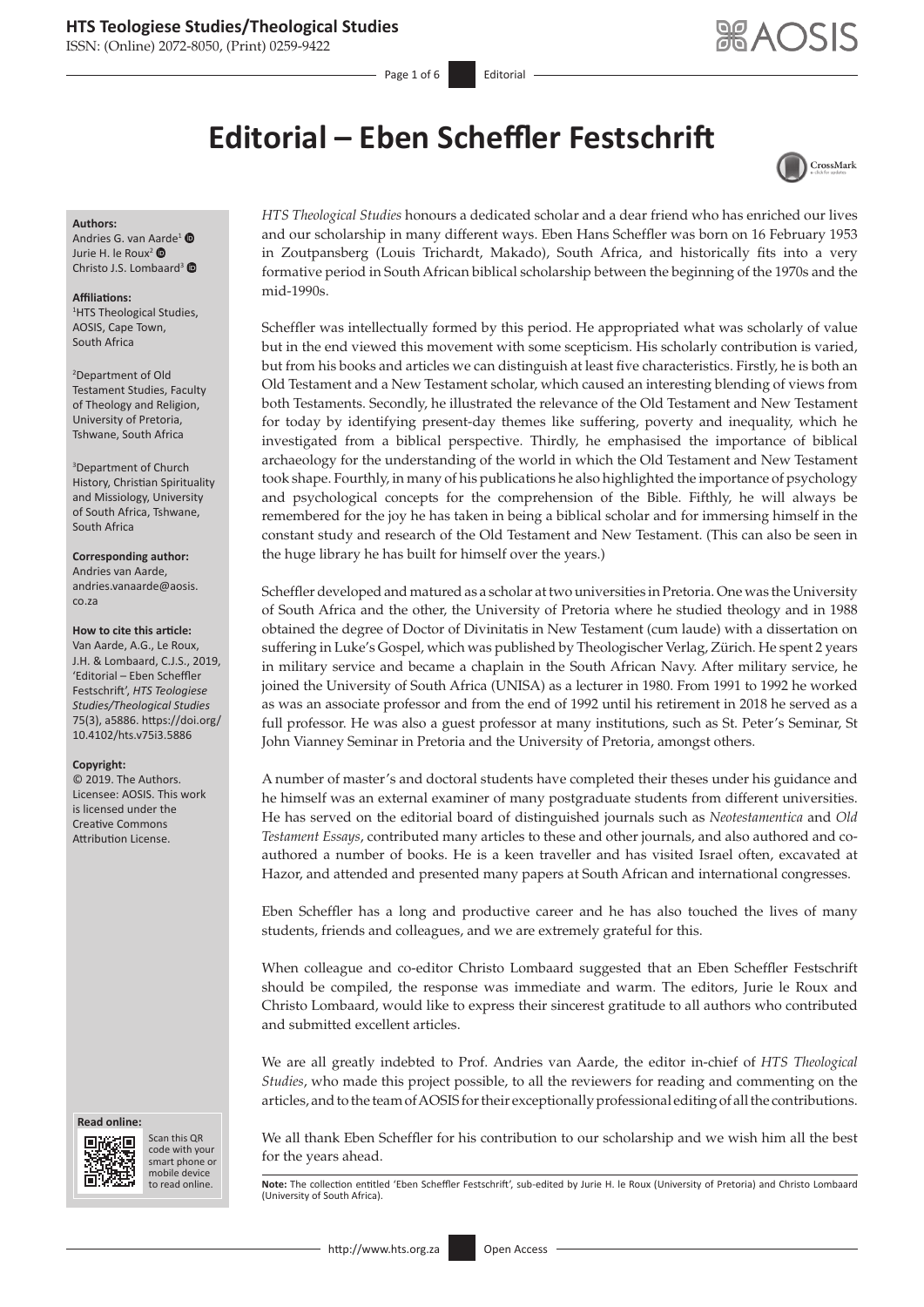## **Eben Hans Scheffler's curriculum vitae**

- Born 16 February 1953 in Zoutpansberg (Louis Trichardt, Makado), South Africa.
- School: Die Hoërskool Nelspruit.
- Married to Margaretha Scheffler (nѐѐ Van Niekerk, Career Counselling Psychologist).
- Children: Ewald Friedrich (born 08 April 1987) and Otto Carl (born 09 March 1992).
- Citizenship: South African, German.

## **Formal study**

- Baccalaureus Artium (cum laude, 1973) from the University of Pretoria.
- Baccalaureus Artium Honores (combined degree in Greek and Semitic languages) (cum laude, 1975) from the University of Pretoria.
- Baccalaureus Divinitatis (1976) from the University of Pretoria.
- Postgraduate Diploma in Theology (cum laude, 1978) from the University of Pretoria.
- Non-degree purposes: Psychology III (cum laude, 1980) from the University of South Africa (UNISA).
- Examination Doctorandus in Theology (cum laude, 1980), University of Pretoria.
- Doctor of Divinitatis in New Testament (cum laude, 1988) from the University of Pretoria.

#### **Academic positions and professional activities**

- 1978: University of South Africa: Research Assistant at the Research Institute for Theology and Religion
- 1979: Minister (Chaplain) in the South African Navy (forced military service)
- 1980–1984: Lecturer in Old Testament and Biblical studies, UNISA (teaching exegesis, textual criticism, hermeneutics, introduction to the Old Testament, historiography of ancient Israel).
- 1984–1990: Senior Lecturer in Old Testament and Biblical studies, UNISA (exegesis, hermeneutics, introduction to the Old Testament, historiography of ancient Israel).
- 1991–1992: Associate Professor in Old Testament and Biblical studies, UNISA.
- 1992–2018: Professor in Old Testament, Biblical Studies and Biblical Archaeology, UNISA (exegesis, introduction as history of literature, historiography of ancient Israel, introduction to Biblical archaeology, discoveries of the Biblical world, archaeology of biblical sites).
- 2001–2003: Guest Professor: St. Peter's Seminar and St John Vianney Seminar in Pretoria (two hours per week, History of Israel, and History of Israel's literature).
- 2000–2003: Guest Professor: University of Pretoria (lectures on Biblical archaeology, history of ancient Israel).
- 1990–2017: External Examiner at University of Venda, University of Pretoria, (Old Testament and New Testament).
- External Examiner of 15 master's and doctoral dissertations (both Old Testament and New Testament).
- Supervisor of five completed doctoral dissertations (M. Le Roux, E. Van Schalkwyk, N. Soggie, T. Rugwiji and P. Van der Zwan).
- Study leader and co-study leader of seven completed master's dissertations.
- Regular peer reviewing of academic articles (about five per year).
- 1985–2017: Periodical member of various committees of the Faculty of Theology at UNISA: Bursary Committee, Public Relations Committee, Steering Committee of the Research Institute for Theology and Religion, Steering Committee for the Discussion Group for Experimental Theology and Faculty Research Committee.
- 1993–2000: Member of the Senate, UNISA.
- 2004: External Evaluator at the Department of Old Testament Studies, University of Pretoria (together with Prof. Wim Beuken, Leuven).
- 2003–2008. Co-editor of [otnet.net](http://otnet.net) (website for Old Testament).
- Periodical member of the editorial board of *Neotestamentica*  (*South African Journal for New Testament*).
- 1990–2017: Chair of research committee at the Department of Old Testament, UNISA.
- 2005–2018: Member of Higher Degrees Committee, Department of Biblical and Ancient Studies, University of South Africa.

## **Membership of and activity in scholarly societies**

- Old Testament Society of South Africa (Periodical typographical editor of *Old Testament Essays*).
- New Testament Society of South Africa (Periodical chair of Historical Jesus section; Periodical typographical editor of *Neotestamentica*).
- Missiological Society of South Africa.
- South African Society for Jewish Studies.
- Pro Pent Seminar (for the study of the Pentateuch; occasional assistance in organisation).
- Society of Biblical Literature (Periodical chair of the section of Psychological Hermeneutics of the Interpretation of Biblical Texts).
- European Association for Biblical Studies.

## **Academic visits**

- 1976–1977: University of Oxford, University of Cambridge, University of Munich, University of Tübingen: Attendance of lectures (Barr, Moule, Richter, Gnilka, Pannenberg, Rendtorff, Küng, Moltmann, Jüngel, Stuhlmacher).
- 1983: Study tour led by Ferdinand Deist in Germany: Bonn, Kiel, Göttingen, Munich, Augsburg, Heidelberg, Marburg, Basel: Attendance of lectures (Schmidt, Donner, Metzger, Hannard, Smend, Noort, Jeremias [Jorg], Baltzer, Schmitt, Rendtdorff, Macholz, Kaiser, Jenni, Seybold).
- 1992: Research (early history of Israel) at the University of Heidelberg, Germany. Interaction with Proff. Manfred Weippert and Helga Weippert, and Axel Knauf.
- 1995: Participation in archaeological excavations at Nahal-Tilah (Director T. Levy) and extensive visits to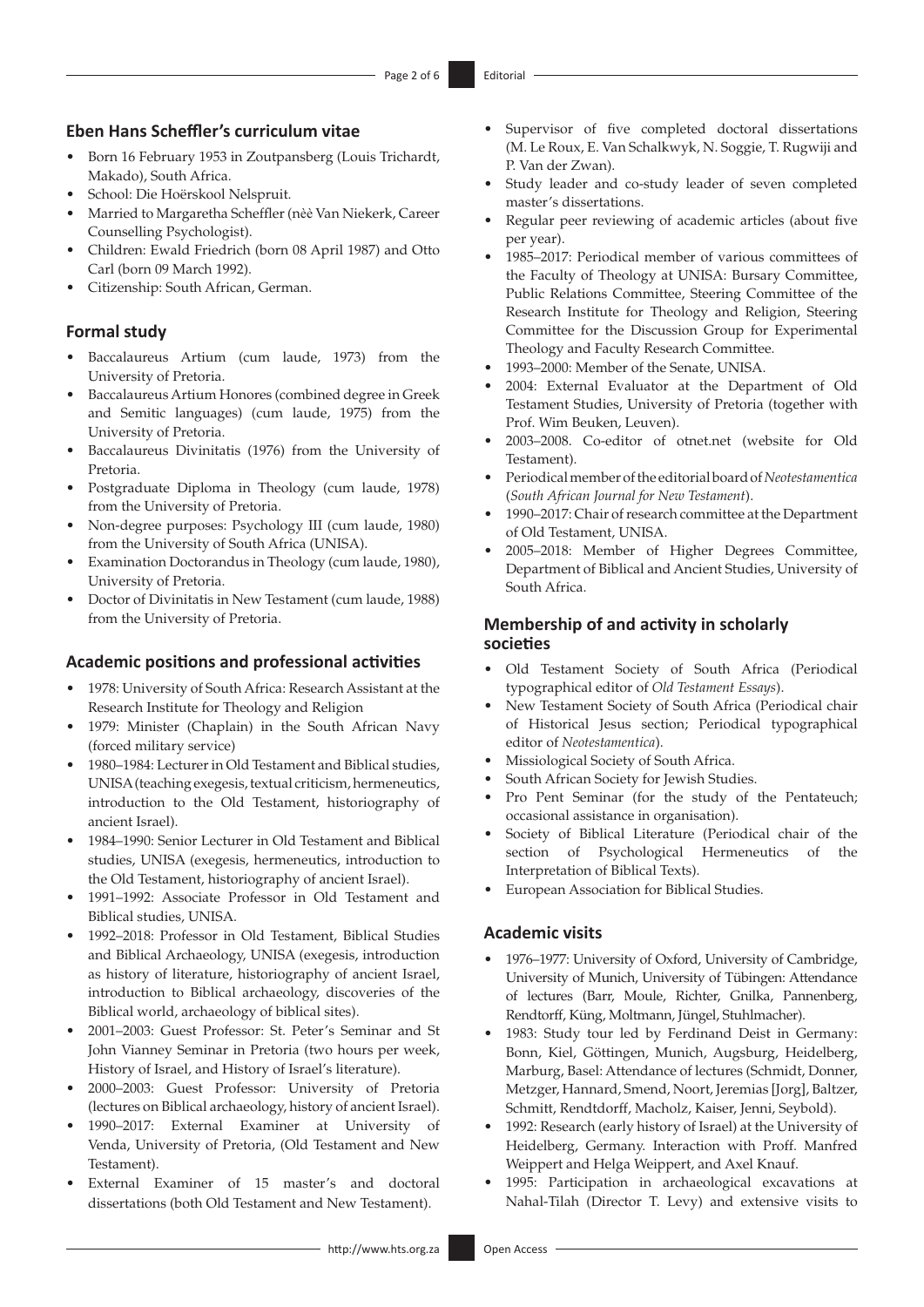archaeological sites in Egypt, Israel and Jordan (e.g. Cairo, Luxor, Jerusalem, Jericho, Bet-Shemesh, Dan, Hazor, Megiddo, Sepphoris, Caeserea, Dor, Beersheba, Arad, Qumran, Massada, Lagish, Acco, Gerasa, Amman, Tell-Heshban, Petra); Research in Jerusalem (Ecole Biblique, intensive interaction with Prof. Hartmund Stegemann on Qumran).

- 1998: Oslo: IOSOT-Kongress.
- 2000: Research in Copenhagen and Sheffield (on the postexilic dating of Old Testament literature (discussions with Proff. N P. Lemche, T. Thompson, P. Davies, D. Clines and D. Edelmann).
- 2000: Cape Town: SBL International Meeting (participation).
- 2001: Basel: IOSOT-Kongress (presented a paper on late dating of the Old Testament).
- 2001: Heidelberg: Von Rad Congress (participation).
- 2001: Visit to archaeological sites in Greece (e.g. Acropolis, Olympia, Delphi, Mycene, Meteora, Sparta, Epidauros and Corinth).
- 2002: Stellenbosch: Postgraduate Seminar; Guest lectures (Poverty in Dt 15; Poverty in Lk 16).
- 2004: Munich: International Pro Pent Seminar (presented a paper on poverty in Dt 15).
- 2004: Groningen: SBL International Meeting (participation).
- 2004: Leiden: IOSOT Congress (presented a paper on Solomon).
- 2010–2012: Three times participation in archaeological excavations at Hazor (director A Ben-Tor). Visit to archaeological sites (Chorazin, Capernaum, Magdala, Megiddo, Dan, Jericho, Jerusalem, Qumran, Massada and Aradand Beersheba).
- 2000–2018: Regular participation in all Pro Pent seminars.
- 1977–2018: Regular participation in NTSSA.
- 1980–2018: Regular participation in OTSSA conferences.
- 2005–2018: Regular participation in all international SBL and EABS conferences.
- 2013–2018: Regular participation in annual SBL conferences.

## **Public and social service**

- Minister in the Dutch Reformed Church in South Africa (occasional preaching).
- Occasional participation in television debates on current religious themes.
- Popular public lectures in various congregations and the C.B. Powel Bible Centre (UNISA).
- Tourist Guide (Gauteng, South Africa).

## **Publications**

#### **Books (sole author)**

- 1993, *Suffering in Luke's Gospel*, AThANT 81, Theologischer Verlag, Zϋrich.
- 1996, *Prediker se positiewe raad*, UNISA, Pretoria.
- 1996, *Die konsekwensies van geloof*, C.B. Powell Centre, UNISA, Pretoria.
- 2000, *Fascinating discoveries from the Biblical world*, Biblia Publishers, Pretoria.
- 2001, *Politics in ancient Israel*, Biblia Publishers, Pretoria.

#### **Books (editor or co-editor)**

- 1995, Botha, P.J.J. & Scheffler, E.H. (eds.), *Eksperimentele teologie*, UNISA, Pretoria.
- 2000, Scheepers, C. & Scheffler, E.H., *From Dan to Beersheba: An archaeological tour through ancient Israel*, Biblia Publishers, Pretoria.
- 2000, Van den Heever, G. & Scheffler, E.H. (eds.), *From Jesus Christ to Christianity: Early Christian literature in context*, UNISA, Pretoria.
- 2006, Boshoff, W., Scheffler, E.H. & Spangenberg, I. (eds.), *Ancient Israelite literature in context*, 2nd edn., Protea Bookhouse, Pretoria.
- 2012, Scheffler, E.H. & Van Heerden, S.W. (eds.), 2010, *The Bible and the eradication of poverty: Tutorial letter 501/ OTS2604*, UNISA, Pretoria.
- 2012, Scheffler, E.H. & Masenya, M. (eds.), *The Bible and sexuality: Study guide 1 for OTS370*, UNISA, Pretoria.
- 1992, Wessels, W.J. & Scheffler, E.H. (eds.), *Old Testament science and reality: A mosaic for Deist,* Verba Vitae, Pretoria.

#### **Books (co-author)**

- 1986, 'Die gebruik van die Nuwe Testament in die Nederlandse Geloofsbelydenis', in H.L. Bosman, J.W. Hofmeyr, E. van Niekerk, E.H. Scheffler & I.J. van Eeden (eds.), *Die NGB: Ontstaan, Skrifgebruik en gebruik*, pp. 70–88, UNISA, Pretoria.
- 1988, 'On suffering in Luke's Gospel', in C. Breytenbach (ed.), *Church in context: Early Christianity in social context/ Kerk in konteks: Die vroeë Christendom in sosiale verband*, NG Kerkboekhandel, Pretoria.
- 1990, 'Lyding volgens Lukas', in C.J.A. Vos & J.C. Müller (eds.), *God mens en wêreld: God en ons lyding*, pp. 97–108, Orion, Pretoria.
- 1989, 'Die gelykenis van die barmhartige Samaritaan', in F. Swanepoel (red.), *Bybelse stories en hul geheim*, C.B. Powell Centre, UNISA, Pretoria.
- 1990, 'Reading Luke from the perspective of Liberation Theology', in P. Hartin & K. Petzer (eds.), *Text and interpretation: New approaches in the criticism of the New Testament*, pp. 281–298, Brill, Leiden.
- 1991, 'What does God's word refer to? Historical grammatical exegesis', in H.L. Bosman, I.G.P. Gous & I.J.J. Spangenberg (eds.), *Plutocrats and paupers: Wealth and poverty in the Old Testament*, pp. 52–65, Van Schaik, Pretoria (also in Afrikaans, *Purper en flenterlap*).
- 1991, 'Good news for the poor: How the New Testament uses the Old', in H.L. Bosman, I.G.P. Gous & I.J.J. Spangenberg (eds.), *Plutocrats and paupers: Wealth and poverty in the Old Testament*, pp. 96–107, Van Schaik, Pretoria (also in Afrikaans*, Purper en flenterlap*).
- 1991, 'Die teologie van die Lukasevangelie in konteks: Bevryding uit lyding', in J.H. Roberts, W.S. Vorster, J.N. Vorster & J.G. Van der Watt (reds.), *Teologie in konteks*, pp. 62–92, Orion, Halfway House.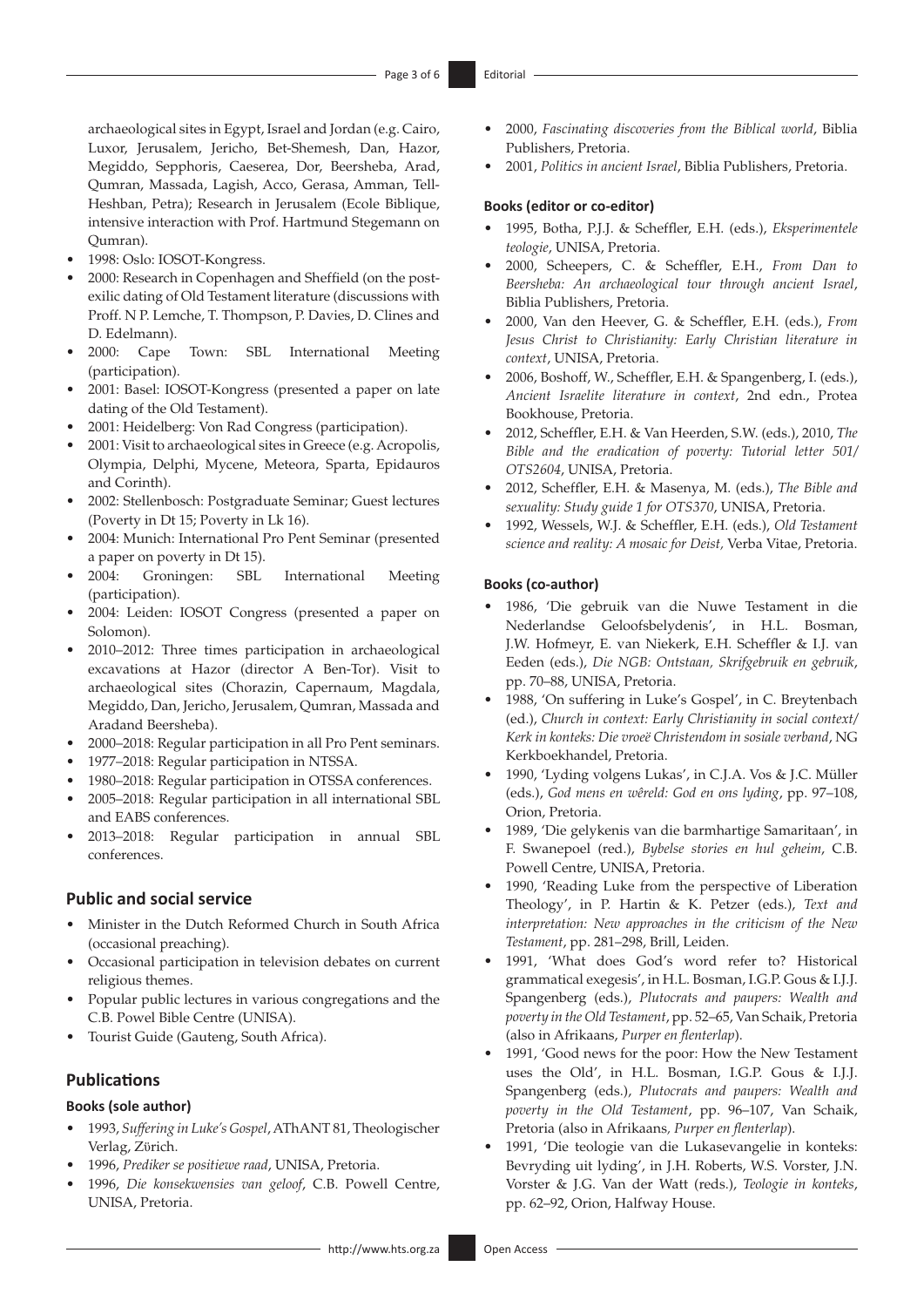- 1992, 'Dimensions of suffering in Deutero-Isaiah', in W.J. Wessels & E.H. Scheffler (eds.), *Old Testament science and reality: A mosaic for Deist*, pp. 208–224, Verba Vitae, Pretoria.
- 1993, 'Doodgewone, afvallige lydende mense: Die dissipels in Lukas', in F.A. Swanepoel (red.), *Dieselfde mense verskillend geteken*, pp. 20–32, C.B. Powell Centre, UNISA, Pretoria.
- 1994, 'Jesus the liberator from suffering: The Gospel of Luke', in F.A. Swanepoel (ed.), *Essays on Luke*, pp. 16–30, C.B. Powell Centre, UNISA, Pretoria (also in Afrikaans: *Wie is Jesus*, pp. 47–59).
- 1995, 'Lukas en Boeddhisme', in P.J.J. Botha & E.H. Scheffler (eds.), *Eksperimentele teologie*, pp. 54–69, UNISA, Pretoria.
- 2000, 'Reading the Bible in context', in W. Boshoff, E.H. Scheffler & I.J.J. Spangenberg (eds.), *Ancient Israelite literature in context*, pp. 11–17, Protea Bookhouse, Pretoria.
- 2000, 'Aspects of ancient Near Eastern culture', in W. Boshoff, E.H. Scheffler & I.J.J. Spangenberg (eds.), *Ancient Israelite literature in context*, pp. 41–57, Protea Bookhouse, Pretoria.
- 2000, 'Israel's pre-monarchical traditions (1250–1020 BCE)', in W. Boshoff, E.H. Scheffler & I.J.J. Spangenberg (eds.), *Ancient Israelite literature in context*, pp. 58–76, Protea Bookhouse, Pretoria.
- 2000, 'The literature of Israel's United Kingdom (1020– 922 BCE)', in W. Boshoff, E.H. Scheffler & I.J.J. Spangenberg (eds.), *Ancient Israelite literature in context*, pp. 77–98, Protea Bookhouse, Pretoria.
- 2000, 'The exilic literature (586–539 BCE)', in W. Boshoff, E.H. Scheffler & I.J.J. Spangenberg (eds.), *Ancient Israelite literature in context*, pp. 142–167, Protea Bookhouse, Pretoria.
- 2000, 'Megiddo Strategic city in the north', in C. Scheepers & E.H. Scheffler (eds.), *From Dan to Beersheba: An archaeological tour through ancient Israel*, pp. 92–137, Biblia Publishers, Pretoria.
- 2000, 'Qumran Home of the Dead Sea Scrolls', in C. Scheepers & E.H. Scheffler (eds.), *From Dan to Beersheba: An archaeological tour through ancient Israel*, pp. 176–213, Biblia Publishers, Pretoria.
- 2000, 'Arad City in the wilderness of Judah', in C. Scheepers & E.H. Scheffler (eds.), *From Dan to Beersheba: An archaeological tour through ancient Israel*, pp. 272–305, Biblia Publishers, Pretoria.
- 2000, 'Beersheba The most southern city', in C. Scheepers & E.H Scheffler (eds.), *From Dan to Beersheba: An archaeological tour through ancient Israel*, pp. 306–337, Biblia Publishers, Pretoria.
- 2000, 'Saving Saul from the Deuteronomist', in J.C. De Moor & H. Van Rooy (eds.), *Past, present and future: The Deuteronomistic history and the Prophets*, pp. 263–271, OTS 44, Brill, Leiden.
- 2000, Van den Heever, G. & Scheffler, E. (eds.), *From Jesus Christ to Christianity: Early Christian literature in context*, UNISA, Pretoria.
- 2005, 'Deuteronomium 15:1–18 and poverty in (South) Africa', in E. Otto & J.H. Le Roux (eds.), *A critical study of the Pentateuch*, pp. 97–115, Lit Verlag, Munster.
- 2006, 'Compassionate action: Living according to Luke's Gospel', in J.G. Van der Watt & F.S. Malan (eds.), *Identity, ethics, and ethos in the New Testament*, BZNW 141, De Gruyter, Berlin.
- 2007, 'Criticism of government: Deuteronomy 17:14–20 between (and beyond) synchrony and diachrony', in E. Otto & J.H. Le Roux (eds.), *South African perspectives on the Pentateuch between synchrony and diachrony*, T & T Clarke, Edinburgh.
- 2008, 'Op pad na gelykheid tussen man en vrou in die Lukasevangelie', in L. Nortje-Meyer (red.), *Kyk weer! Gender-kritiese kommentaar op geselekteerde Bybelse tekste*, Tien Wah Press, Singapore.
- 2009, 'War and violence in the Old Testament world: Various views', in J. Fitzgerald, F. Van Rensburg & H. Van Rooy (eds.), *Animosity, the Bible, and us: Some European, North American, and South African perspectives*, pp. 1–17, Society of Biblical Literature, Atlanta, GA.
- 2010, Scheffler, E.H. & Van Heerden, S.W. (eds.), 2010, *The Bible and the eradication of poverty: Tutorial letter 501/ OTS2604*, UNISA, Pretoria.
- 2012, Scheffler, E.H. & Masenya, M. (eds.), *The Bible and sexuality: Study guide 1 for OTS370*, UNISA, Pretoria.
- 2016, 'The historical Jesus and (non)violence: A contemporary challenge', in J. Hunter & J. Kügler (eds.), *The Bible and violence in Africa*, pp. 91–115, University of Bamberg Press, Bamberg.
- 2016, 'Albert Schweitzer and the historical Jesus: Reflecting on some misconceptions', in I. Spangenberg & C. Landman (eds*.*), *The legacies of Albert Schweitzer reconsidered*, pp. 189–217, AOSIS, Durbanville.
- 2018, 'Various views on peace in the twelve minor prophets', in H.J. Fabry (ed.), *The books of the twelve prophets: Minor prophets – Major theologies*, pp. 501–517, Peeters, Leuven.
- 2019, 'Having salt in order to live in peace: What can be said about Mark 9,48–50', in G. Van Oyen (ed.), *Reading the Gospel of Mark in the twenty-first century: Method and meaning*, pp. 737–751, Peeters, Leuven.
- 2019, 'Allegorising Song of Songs most erotic parts: Judaism, Calvinism, Lutheranism', in S. Fischer & G. Fernandes (eds.), *The Song of Songs afresh: Perspectives on a biblical love poem*, pp. 275–296, Hebrew Bible Monographs 82, Sheffield Phoenix Press, Sheffield.

#### **Articles in accredited scholarly journals**

- 1983, 'Die verhouding tussen die Ou en Nuwe Testament', *Theologica Evangelica* 16(1), 38–52.
- 1985, 'Micah 4:1–5: An impasse in exegesis?', *Old Testament Essays* (First series) 3, 46–61.
- 1988, 'Searching for meaning in biblical scholarship: Reflections with Hermann Hesse', *Theologica Evangelica*  21(2), 2–8.
- 1988, 'Op weg na 'n komprehensiewe geskiedenis van Ou-Israel', *HTS Theological Studies* 44(3), 665–683.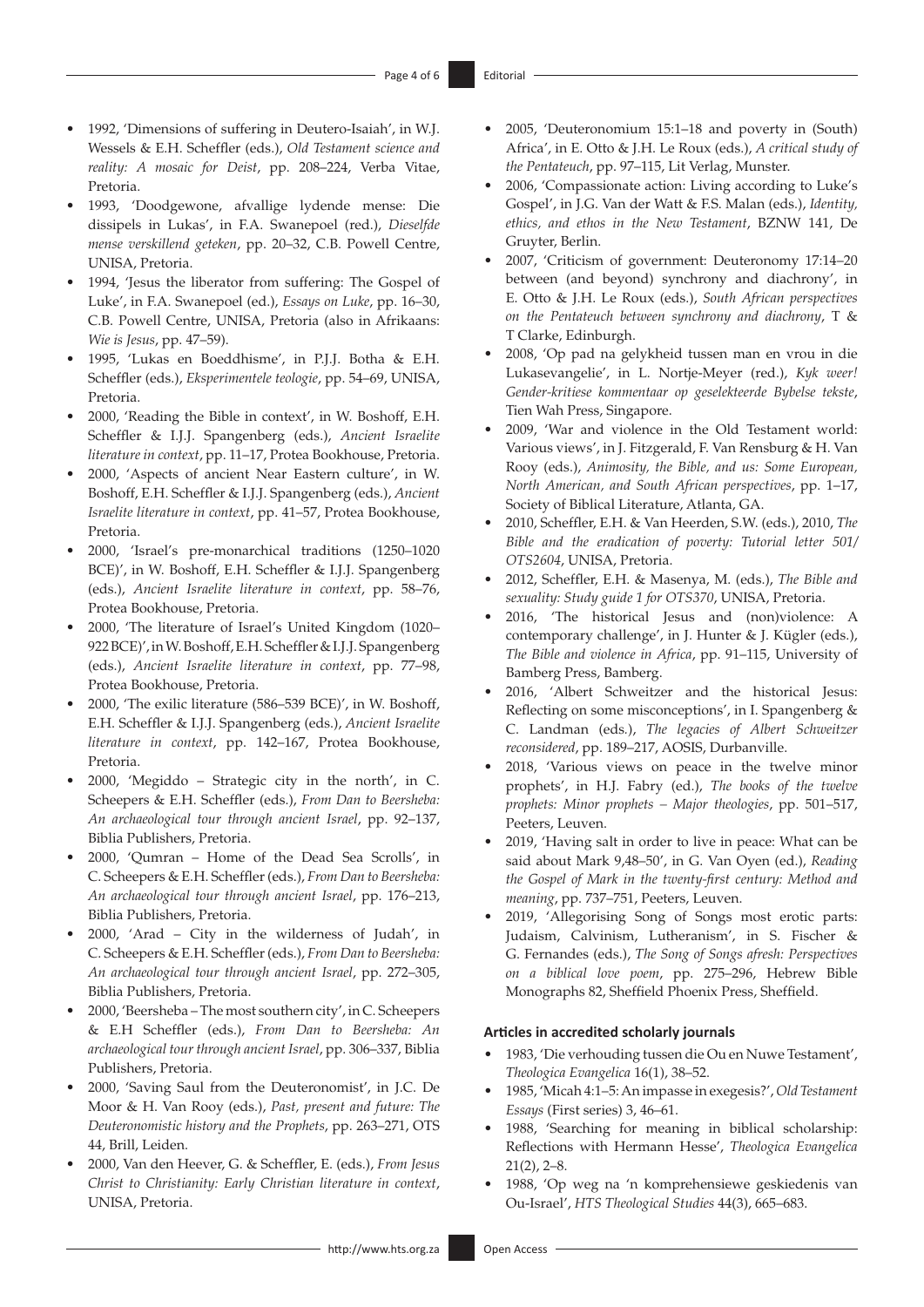- 1988, 'A psychological reading of Luke 12:35–48', *Neotestamentica* 22, 355–371.
- 1989, 'Emmaus A historical perspective', *Neotestamentica* 23, 251–267.
- 1990, 'The socio-ethics of the Lucan Baptist', *Neotestamentica* 24, 21–36.
- 1990, 'The game Samuel played: A psychological interpretation of the relationship between Samuel and Saul', *Old Testament Essays* (New Series) 3(3), 263–273.
- 1991, 'Jung's answer to Job: An appraisal', *Old Testament Essays* 4(3), 327–341.
- 1992, 'Naasteliefde in Lukas-Handelinge', *Scriptura* S9a (Special edn.), 56–73.
- 1993, 'Qohelet's positive advice', *Old Testament Essays* 6(2), 248–271.
- 1993, 'Oor die metodiek van 'n holistiese geskiedenis van Oud-Israel', *HTS Theological Studies* 49(4), 908–933.
- 1994, 'A holistic historical background against which Jeremiah 7:1–15 makes sense', *Old Testament Essays* 7(3), 381–395.
- 1994, 'The psychological approach to the (Hebrew) Bible', *Old Testament Essays* 7(4) (Special edn.), 148–159.
- 1995, 'Jesus from a psychological perspective', *Neotestamentica* 29(2), 299–312.
- 1996, 'The interface between historical geography and the holistic history of ancient Israel', *Old Testament Essays* 9, 294–307.
- 1997, 'Archaeology and wisdom', *Old Testament Essays* 10, 459–473.
- 1998, 'Debating the late dating of the Old Testament', *Old Testament Essays* 11(3), 522–533.
- 1998, 'Verskillende boodskappe vir verskillende kontekste: Die literatuur van die ballingskap (597–539 BCE)', *Skrif en Kerk* 19, 349–372.
- 1999, 'Ernest Renan's Jesus: An appraisal', *Neotestamentica* 33(1), 179–197.
- 1999, 'Die onstaan (vestiging) van Israel as 'n komplekse gebeure', *Old Testament Essays* 12(3), 555–578.
- 2001, 'Beyond the judges and the amphictyony: The politics of tribal Israel (1000-120 BCE)', *Old Testament Essays* 14(3), 494–509.
- 2001, 'Die kommunikasie van die gelykenis van die barmhartige Samaritaan in konteks', *HTS Theological Studies* 57(1&2), 318–343.
- 2003, 'Luke's image of Jesus as liberator from suffering', *Acta Patristica et Byzantina* 14(1), 205–220. [https://doi.org](https://doi.org/10.1080/10226486.2003.11745725) [/10.1080/10226486.2003.11745725](https://doi.org/10.1080/10226486.2003.11745725)
- 2004, 'Die nie al te wyse Salomo', *HTS Theological Studies*  60(3), 769–789.
- 2004, 'Jung, the Pentateuch and ethics', *Verbum et Ecclesia*  25(2), 654–675.
- 2005, 'In praise of Canticles: A (male) reaction to the second feminist companion to the Song of Songs', *Old Testament Essays* 18(2), 309–322.
- 2005, 'Ordinary, fickle, suffering people: The disciples in Luke's gospel', *Acta Patristica et Byzantina* 16, 274–288. <https://doi.org/10.1080/10226486.2005.11745761>
- 2006, '"Lord, shall we strike with the Sword?": Of (non-) violence in Luke's gospel', *Acta Patristica et Byzantina* 17, 295–311.<https://doi.org/10.1080/10226486.2006.11745781>
- 2006, 'Jesus' non-violence at his arrest: The synoptics and John's gospel compared', *Acta Patristica et Byzantina* 17, 312–326.<https://doi.org/10.1080/10226486.2006.11745782>
- 2006, 'The politics of (the Deuteronomistic) David (and Jesus)', *Old Testament Essays* 19(3), 950–967.
- 2006, 'Die Bybel in die skilderkuns van Vincent van Gogh', *South African Journal of Art History* 21(1), 58–73.
- 2007, 'Criticising political power: The challenge of Deuteronomy 17:14–20', *Old Testament Essays* 20(3), 772–785.
- 2007, 'Oorlog in die Ou Testamentiese wêreld: Verskeie perspektiewe', *Scriptura* 96, 486–500.
- 2007, 'The meaning of Jesus' death: The letter to the Hebrews and Luke's Gospel compared', *Acta Patristica et Byzantina* 18, 145–165. [https://doi.org/10.1080/10226486](https://doi.org/10.1080/10226486.2007.11879087) [.2007.11879087](https://doi.org/10.1080/10226486.2007.11879087)
- 2008, 'Eros as godsdiens (of die religieuse viering van seks)', *HTS Theological Studies* 63(3), 1255–1277.
- 2008, 'Deuteronomium 15:18 en die uitroei van armoede in (Suid-) Afrika', *Verbum et Ecclesia* 29(1), 194–221. <https://doi.org/10.4102/ve.v29i1.13>
- 2008, 'Towards gender equality in Luke's gospel', *Acta Patristica et Byzantina* 19, 185–206. [https://doi.org/10.108](https://doi.org/10.1080/10226486.2008.11745794) [0/10226486.2008.11745794](https://doi.org/10.1080/10226486.2008.11745794)
- 2009, 'Leviticus 25:1–7, ecology and (Southern-) Africa', *Theologia Viatorum* 33(2), 468–489.
- 2011, 'Pleading poverty (Or: Identifying with the poor for selfish reasons): On the ideology of Psalm 109', *Old Testament Essays* 24(1), 192–207.
- 2011, 'Luke's view of poverty in ancient (Roman) economic context: A challenge for today', *Scriptura* 106, 115–135.<https://doi.org/10.7833/106-0-152>
- 2011, '(The Markan and Matthean) Jesus' appropriation and criticism of the Torah: The question of divorce', *HTS Theological Studies* 67(1), 1–6.
- 2011, 'Reflecting on Paul's (non-)use of the Old Testament in the letter to the Romans', *Scriptura* 109, 269–281.
- 2012, 'Poverty in the book of Proverbs: Looking from above?', *Scriptura* 111, 480–496. <https://doi.org/10.7833/111-0-30>
- 2013, 'The assaulted (man) on the Jerusalem-Jericho road: Luke's creative interpretation of 2 Chronicles 28:15', *HTS Theological Studies* 69(1), 1–8.
- 2013, 'Poverty eradication and the Bible in context: Aserious challenge', *Studia Historiae Ecclesiasticae* 24, 129–153.
- 2013, 'Jericho: From archaeology challenging the canon to searching for the meaning(s) of myth(s)', *HTS Theological Studies* 69(1), 1–8.
- 2013, 'Of poverty prevention in the Pentateuch as a continuing contemporary challenge', *Verbum et Ecclesia* 34(2), 1–14.
- 2014, 'Empathy for the psychological underdog: A positive psychological approach to Luke's Gospel', *HTS Theological Studies* 70(1), 1–8.
- 2014, 'Reflecting on (non-)violence in the book of Deuteronomy in (Old Testament) canonical context', *Old Testament Essays* 27(2), 579–596.
- 2014, 'Celebrating the celebration of sexuality in Song of Songs', *Journal for Semitics* 23(2ii), 885–909.